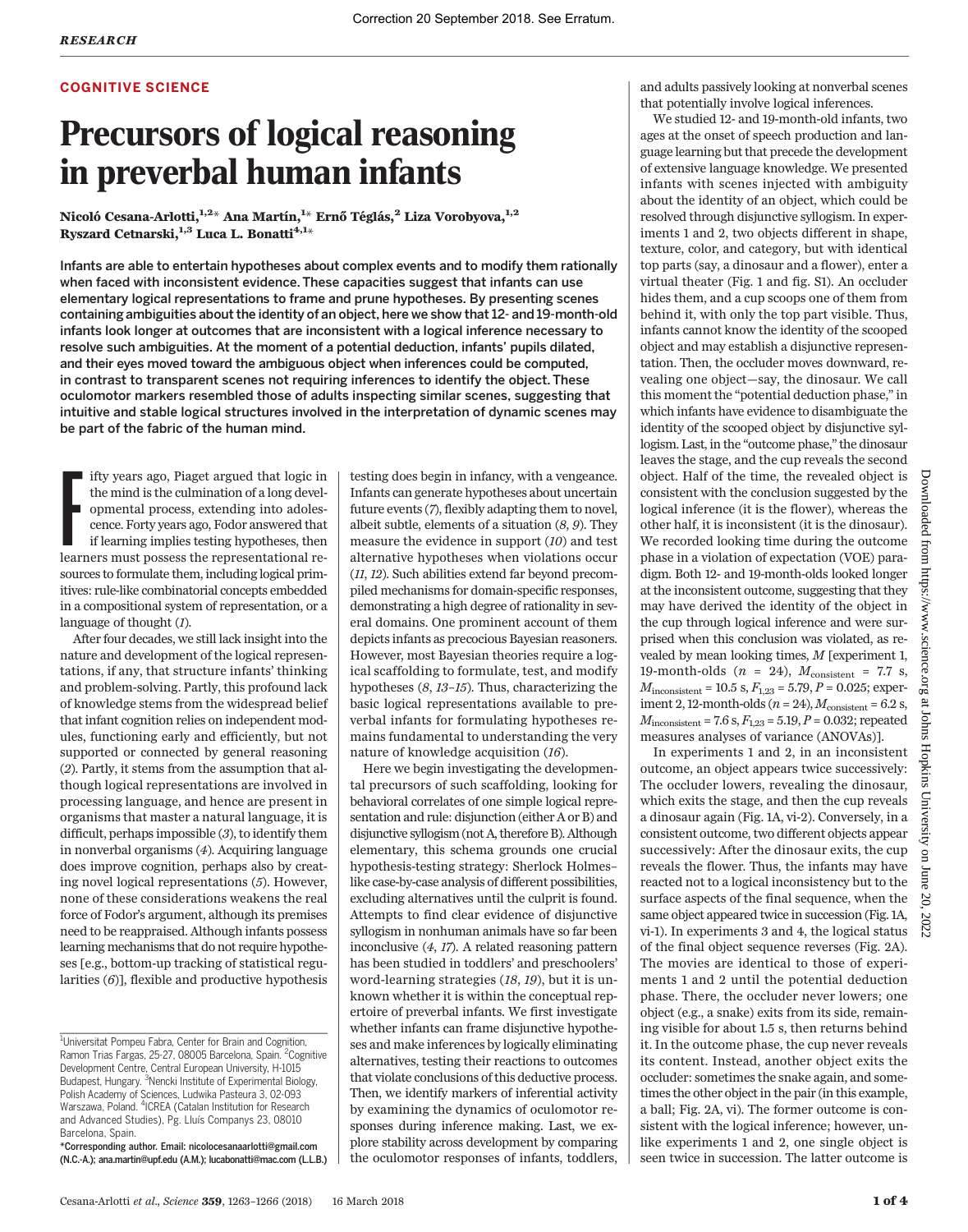#### RESEARCH | REPORT



19 Mos 12 Mos

#### Fig. 1. Infants look longer at outcomes that are inconsistent with a logical deduction.

(A) (i) Two objects with an identical upper part enter the theater. (ii and iii) An occluder hides them, and a cup scoops one from behind, only the top part of which is visible (dinosaur or flower?). (iv and v) The occluder lowers, allowing the observer to infer the identity of the object in the cup (not dinosaur, therefore flower). (vi) The cup reveals its content, which is either consistent (flower) or inconsistent (dinosaur) with the inference.  $(B)$  Mean ( $\pm$  SEM) time spent looking at the outcomes (in seconds). Both 19- and 12-month-olds looked longer at the inconsistent outcome. \*P < 0.05. Mos, months.



inconsistent, but two different objects are seen once in succession. If infants respond to the surface aspects of the final sequence, they should disregard the logical consistency of the outcome and look longer when the single object appears twice, as in experiments 1 and 2. If, instead, their behavior is guided by a logical inference, they should look longer when the outcome is inconsistent with it even if the final sequence reverses that of experiments 1 and 2. Both 19 and 12-month-olds looked longer at the inconsistent outcome (Fig. 2C), suggesting that they reacted to the logical gist of a scene [experiment 3, 19-month-olds  $(n = 24)$ ,  $M_{\text{consistent}} = 4.9 \text{ s}, M_{\text{inconsistent}} = 6.2 \text{ s}, F_{1,23} = 8.5,$  $P = 0.008$ ; experiment 4, 12-month-olds ( $n =$ 24),  $M_{\text{consistent}} = 4.2$  s,  $M_{\text{inconsistent}} = 6.1$  s,  $F_{1,23} = 11$ ,  $P = 0.003$ ; repeated measures ANOVAs]. These results also control for other nonlogical explanations, such as an object's magical disappearance in the inconsistent outcome of experiments 1 and 2 (no such disappearance occurred in experiments 3 and 4) or its greater featural variability



#### Fig. 2. Infants' logical reasoning does not depend on how the scene is physically

realized. (A) (i to iii) Inference condition: The identity of the object in the cup cannot be determined before the potential deduction phase. (B) (i to iii) No-inference condition: The cup scoops the object in full view, so its identity is known. (iv and v) Potential deduction phase [common to (A) and (B)]: Only in the inference condition is a deduction needed to determine the cup content. Note that the physical realization of this phase is very different from that of experiments 1 and 2. (vi-1 and vi-2) Outcome phase [common to (A) and (B)]: An object exits the occluder, yielding a consistent or inconsistent outcome. (C) Mean (± SEM) time spent looking at the outcomes (in seconds). Both 12- and 19-month-olds looked longer at the inconsistent outcome. \*P < 0.05; \*\*P < 0.01; \*\*\*P < 0.001.

in experiments 3 and 4 (reversed in experiments 1 and 2).

VOE only measures a response post hoc, after a conclusion has been reached (20). Adults reasoning with language make disjunctive inferences as early as they have the relevant evidence (21, 22). The data reported so far do not characterize the unfolding of an inference in the infant mind. To explore this, we analyzed oculomotor responses during the potential deduction phase. We created novel scenes identical to experiments 3 and 4 in the potential deduction and outcome phases, but requiring no inference to identify the object in the cup (experiments 5 and 6; Fig. 2B). We did this by showing the cup scooping one object in full view before occlusion. Thus, unlike experiments 3 and 4, in experiments 5 and 6, infants already know which object is in the cup before the potential deduction phase. As expected at these ages (23), infants looked longer at an outcome inconsistent with the identity of the (known) object in the cup [experiment 5, 19-month-olds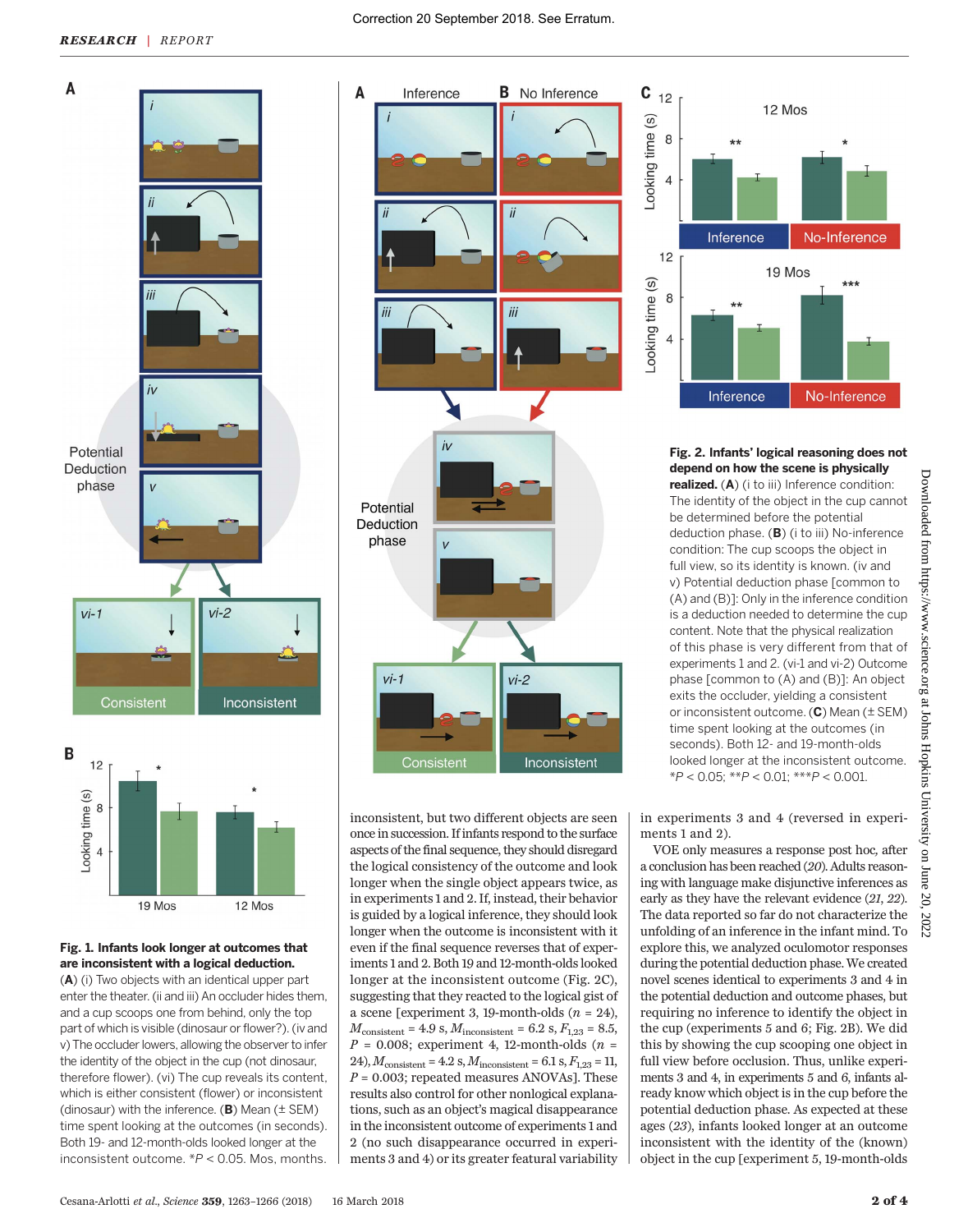

#### Fig. 3. Pupil dilation and eye position during the potential deduction phase may signal online logical inferences. (A) Sub-

components of the potential deduction phase, time-adjusted to participants' ages and colorcoded in indigo shades. (iv-a) An object exits the occluder. (iv-b) It stops by the cup containing a second object whose identity is either known (no-inference condition) or ambiguous (inference condition). In the inference condition, this is the first moment in which participants have evidence available that disambiguates the cup content. (v-a) The visible object returns behind the occluder. (v-b) The object remains hidden inside the cup, onstage. (B to D) Temporal course of pupil dilation changes (in millimeters) from baseline and mean x gaze positions for (B) 12-month-olds, (C) 19-month-olds, and (D) adults in the inference (blue) or noinference (red) condition. Conditions were distributed between participants for infants and within participants for adults. Data are plotted starting when the mean x coordinates of the two conditions converged on the object emerging from the occluder. Error bars are SEM for infants and 95% withinparticipants confidence intervals for adults. Yellow bars indicate regions of potential differences in the two conditions (supplementary materials, fig. S7). During the potential deduction phase, at all ages, participants



who had to perform a logical inference to identify the cup content had pupils that were more dilated and gazed more toward the cup.

 $(n = 24),$   $M_{\rm consistent}$  = 3.8 s,  $M_{\rm inconsistent}$  = 8.3 s,  $F_{1,23} = 26.1, P = 0.0001$ ; experiment 6, 12-montholds ( $n = 24$ ),  $M_{\text{consistent}} = 4.9$  s,  $M_{\text{inconsistent}} = 6.2$  s,  $F_{1,23} = 4.9, P = 0.037$ ; repeated measures ANOVAs]. But our focus here is the temporal course of oculomotor responses during the potential deduction phase, which we expected to be modulated by the need for an inference. Cluster-based permutation tests (24, 25) revealed that at several points during the potential deduction phase, the infants' pupils dilated more when the scene licensed an inference than when it did not, suggesting increased cognitive activity possibly due to inference-making. By the end of this phase, infants also displaced their eyes toward the cup more markedly (Fig. 3, B and C, and supplementary materials) and switched their focus from the visible object to the cup in more trials  $(M_{\rm inference} =$ 71%,  $M_{\text{no\_inference}} = 50\%, F_{1,88} = 10.4, P = 0.002,$ two-way ANOVA; fig. S2 and supplementary materials) when a deduction was needed than when it was not.

Only when the potential deduction phase afforded an inference did higher pupil dilation and visible object-to-cup shifts contribute to predicting success at identifying inconsistencies in the later outcome phase. No such predictive relation occurred absent the need for an inference (fig. S3 and supplementary materials). The fact that this relation occurred only when an inference may have been involved suggests that oculomotor markers in the potential deduction phase are not simply due to memory of past event structures but are tied to some kind of mental inference about the identity of the object in the cup, drawn soon after infants acquire the disambiguating evidence.

Thus, these oculomotor markers suggest that preverbal infants efficiently deploy logical procedures to process the components of an unfolding scene. To assess developmental stability, we inspected adults' oculomotor responses during the same potential deduction phase. Adults (experiment 7,  $n = 30$ ) saw 96 scenes patterned upon those of experiments 1 to 6. Like infants, during the potential deduction phase, adults' pupils dilated more, and their eyes tended to look more toward the cup, when the scene licensed an inference. Again, this occurred regardless of its physical realization. Adults and infants differed only in the speed of such markers, but not qualitatively (Fig. 3D, figs. S4 and S5, and supplementary materials).

Our data document the early presence of primitive logical abilities. Without instructions or tasks, infants spontaneously reason logically while a scene unfolds. Specific behavioral markers can be used to study the precise temporal course of their reasoning process. Because such markers already appear at ages when language development has barely begun, our data suggest that precursors of logical reasoning are independent of language acquisition. Their stability across ages and spontaneous deployment suggest that some form of elementary logical reasoning may be a primitive property of the logical circuitry in the human brain (26). Explaining our data without invoking deductive inferences has a cost. Bayesian iterative models, which evaluate the most likely of the alternatives first and cycle through them when the first choice is discarded, could mimic deductive syllogism without assuming a logical inference in the potential deduction phase. However, they require that infants represent the space of alternatives (which is equivalent to implementing a disjunctive representation), assign ordered priors to the alternatives, and assess alternative evaluations iteratively. A logical inference requires fewer assumptions. Thus, although not incompatible with Bayesian reasoning, the hypothesis that infants perform a logical inference in the potential deduction phase is a more parsimonious explanation of our results.

In spite of the stability that we document, children begin mastering a verbally expressed disjunction late in development (17). However, a dissociation between spontaneous inferential abilities in nonverbal contexts and their explicit verbal counterparts need not imply the lack of a concept. Instead, it indicates that mapping the spontaneous logical structures of thought onto their verbal counterparts is an extremely intricate process. A deceivingly simple word such as "or" has a very complex semantics (27). Unambiguous evidence for its meaning is hard to come by, a difficulty that affects the acquisition of even simpler abstract words (28). Thus, a consequence of our research is that much work is still needed to understand how the proper alignment between language and thought occurs.

This empirical evidence is directly relevant to the old, yet still fundamental questions debated between Fodor and Piaget. Logical representations that are crucial components of infants' natural hypothesis-testing attitude are available when infants start projecting and testing hypotheses about the world. Such representations may consist of nonlinguistic but fully language-like structures, or they may piggyback on sophisticated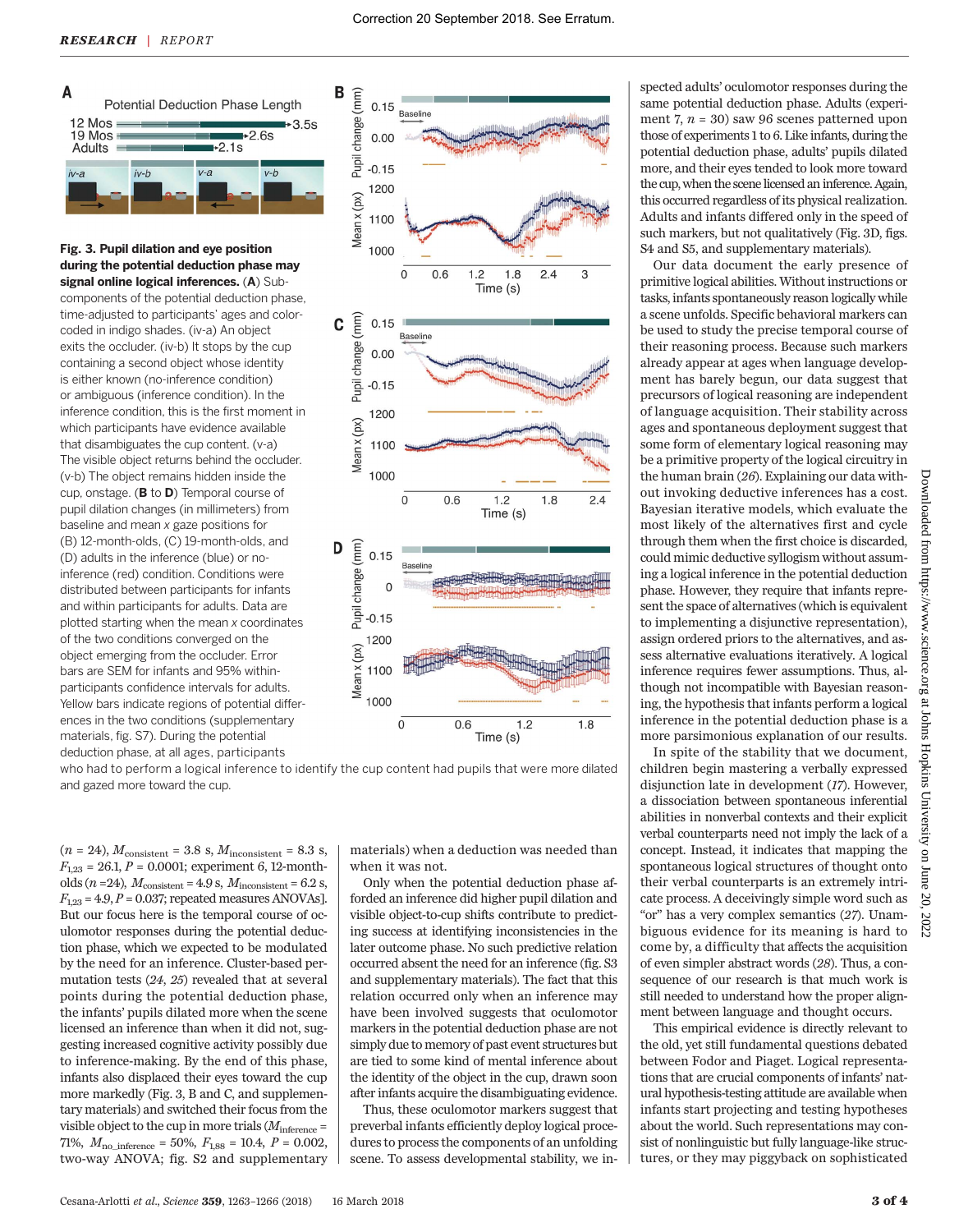object representations that can track object identities in ambiguous situations. Although further research is needed to clarify their nature, our data suggest that intuitive and stable logical structures involved in the interpretation of dynamic scenes may be essential parts of the fabric of the mind. This does not imply that all logical reasoning is spontaneous or innate, just as spontaneous and innate elementary numerical abilities do not imply that all mathematical knowledge is innate. Reasoning occurs in many different forms and at many different levels of our mental processes, and the gulf separating infant thinking from adult explicit logical reasoning is large. However, the development of reasoning abilities builds on a natural logical foundation, whose profile we are beginning to uncover.

#### REFERENCES AND NOTES

- 1. M. Piattelli-Palmarini, Language and Learning: The Debate Between Jean Piaget and Noam Chomsky (Harvard Univ. Press, 1980).
- 2. E. S. Spelke, in Language in Mind: Advances in the Study of Language and Thought, D. Gentner, S. Goldin-Meadow, Eds. (MIT Press, 2003), pp. 277–311.
- 3. W. V. O. Quine, Word and Object (MIT Press, 1960).
- 4. D. C. Penn, K. J. Holyoak, D. J. Povinelli, Behav. Brain Sci. 31, 109–130 (2008).
- 5. S. Carey, The Origin of Concepts (Oxford Univ. Press, 2009).
- 6. J. R. Saffran, R. N. Aslin, E. L. Newport, Science 274, 1926–1928 (1996).
- 7. E. Téglás, V. Girotto, M. Gonzalez, L. L. Bonatti, Proc. Natl. Acad. Sci. U.S.A. 104, 19156–19159 (2007).
- 8. E. Téglás et al., Science 332, 1054-1059 (2011).<br>9. E. Téglás, A. Ibanez-Lillo, A. Costa, L. J. Bonatti
- 9. E. Téglás, A. Ibanez-Lillo, A. Costa, L. L. Bonatti, Dev. Sci. 18, 183–193 (2015).
- 10. H. Gweon, J. B. Tenenbaum, L. E. Schulz, Proc. Natl. Acad. Sci. U.S.A. 107, 9066–9071 (2010).
- 11. A. E. Stahl, L. Feigenson, Science 348, 91–94 (2015).
- 12. H. Gweon, L. Schulz, Science 332, 1524 (2011).
- 13. A. Gopnik, Child Dev. Perspect. 5, 161–163 (2011).
- 14. S. T. Piantadosi, J. B. Tenenbaum, N. D. Goodman, Psychol. Rev. 123, 392–424 (2016).
- 15. S. J. Gershman, E. J. Horvitz, J. B. Tenenbaum, Science 349, 273–278 (2015).
- 16. S. Carey, in The Conceptual Mind: New Directions in the Study of Concepts, E. Margolis, S. Laurence, Eds. (MIT Press, 2015), pp. 415–454.
- 17. S. Mody, S. Carey, Cognition 154, 40–48 (2016).
- 18. J. Halberda, Cognition 87, B23–B34 (2003).
- 19. J. Halberda, Cognit. Psychol. 53, 310–344 (2006).
- 20. E. Téglás, L. L. Bonatti, Cognition 157, 227–236 (2016). 21. R. B. Lea, D. P. O'Brien, S. M. Fisch, I. A. Noveck,
- M. D. S. Braine, J. Mem. Lang. 29, 361–387 (1990).
- 22. C. Reverberi, D. Pischedda, M. Burigo, P. Cherubini, Acta Psychol. 139, 244–253 (2012).
- 23. L. Bonatti, E. Frot, R. Zangl, J. Mehler, Cognit. Psychol. 44, 388–426 (2002).
- 24. E. Maris, R. Oostenveld, J. Neurosci. Methods 164, 177–190 (2007).
- 25. J. R. Hochmann, L. Papeo, Psychol. Sci. 25, 2038–2046 (2014).
- 26. C. Reverberi et al., Neuroimage 59, 1752–1764 (2012).
- 27. G. Chierchia, Logic in Grammar: Polarity, Free Choice, and Intervention (MIT Press, 2013).
- 28. A. Papafragou, K. Cassidy, L. Gleitman, Cognition 105, 125–165 (2007).

#### ACKNOWLEDGMENTS

This paper is dedicated to the memory of Jerry Alan Fodor. We thank J. R. Hochmann, L. Papeo, L. Filippin, E. Parise, R. Feiman, S. Carey, C. Reverberi, J. Gervain, A. Endress, L. Schulz, and K. Clifton for discussions and suggestions. Funding: This research was supported by MINECO [Ministerio de Economía, Industria y Competitividad (Spain)] grant PSI2016-75910-P to L.L.B. and European Research Council starting grant (639840 PreLog) to E.T. Author contributions: N.C.-A. and L.L.B. designed the research and the infant experiments. A.M. designed the adult experiment. N.C.-A., A.M., L.V., and R.C. built the experimental material and performed the research. N.C.-A., A.M., and L.L.B. analyzed the data and wrote the paper. All authors contributed to the conception of the research and approved the paper. Competing interests: The authors declare that they have no competing interests. Data and materials availability: Data are available at [https://osf.io/](https://osf.io/8aueq/?view_only=3a58b6d3794d4bc8a0b4e257893cbda4) [8aueq/?view\\_only=3a58b6d3794d4bc8a0b4e257893cbda4.](https://osf.io/8aueq/?view_only=3a58b6d3794d4bc8a0b4e257893cbda4)

#### SUPPLEMENTARY MATERIALS

[www.sciencemag.org/content/359/6381/1263/suppl/DC1](http://www.sciencemag.org/content/359/6381/1263/suppl/DC1) Materials and Methods Figs. S1 to S6 Table S1 Reference (29) Movies S1 to S9

3 August 2017; accepted 26 December 2017 10.1126/science.aao3539